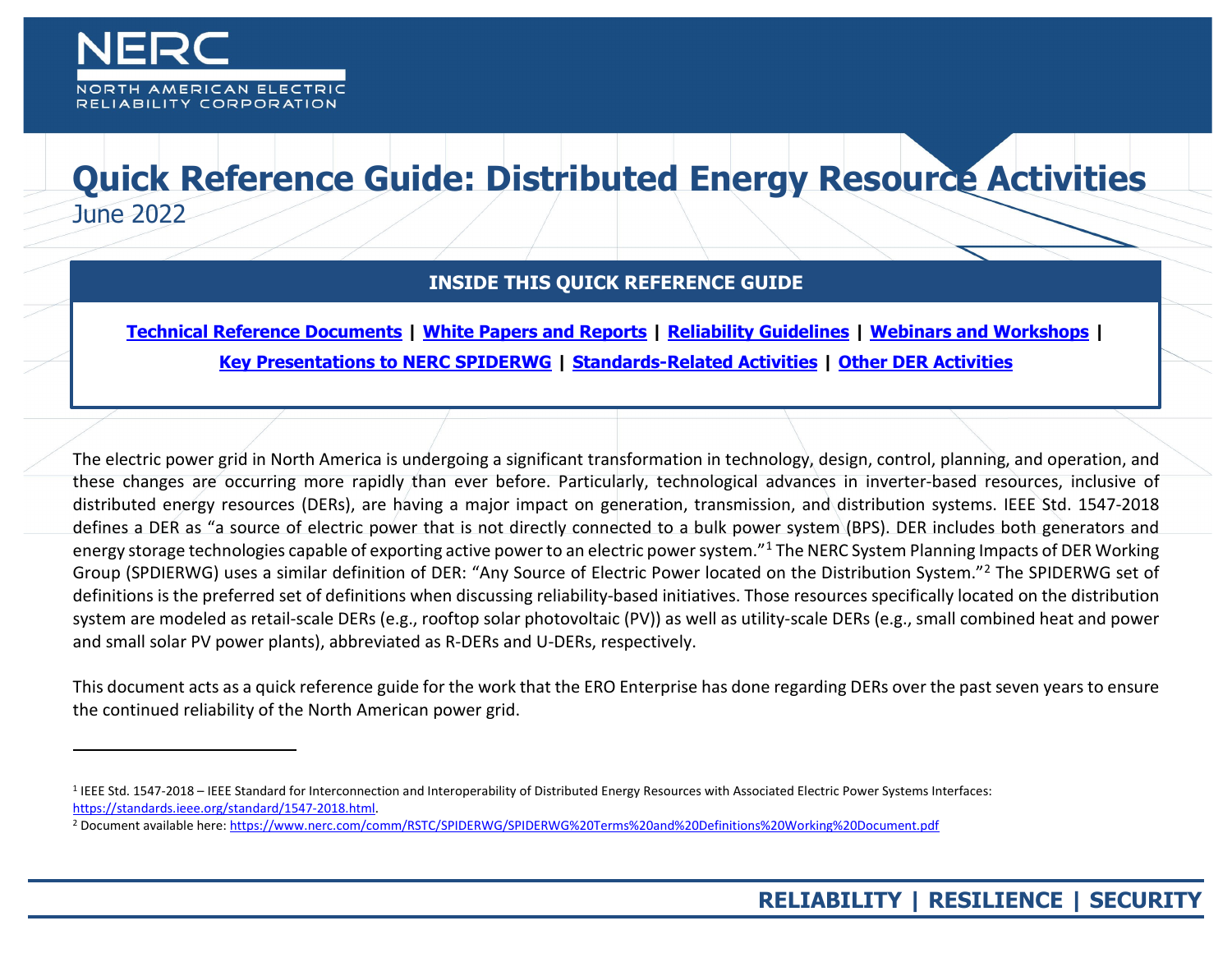<span id="page-1-0"></span>

| <b>Technical Reference Documents</b> |                                                                                                                  |                                                                                                                                                                                                                                                                                                                                                                                                                                                                                                                                                                                                                                                                                                                                                                                                                                                                                                                                                                                                                                                                                                                                                                                                                                                                                                                                                                                                                                                         |
|--------------------------------------|------------------------------------------------------------------------------------------------------------------|---------------------------------------------------------------------------------------------------------------------------------------------------------------------------------------------------------------------------------------------------------------------------------------------------------------------------------------------------------------------------------------------------------------------------------------------------------------------------------------------------------------------------------------------------------------------------------------------------------------------------------------------------------------------------------------------------------------------------------------------------------------------------------------------------------------------------------------------------------------------------------------------------------------------------------------------------------------------------------------------------------------------------------------------------------------------------------------------------------------------------------------------------------------------------------------------------------------------------------------------------------------------------------------------------------------------------------------------------------------------------------------------------------------------------------------------------------|
| <b>Published</b>                     | <b>Title</b>                                                                                                     | <b>Summary</b>                                                                                                                                                                                                                                                                                                                                                                                                                                                                                                                                                                                                                                                                                                                                                                                                                                                                                                                                                                                                                                                                                                                                                                                                                                                                                                                                                                                                                                          |
| <b>June 2021</b>                     | <b>Data Collection Approaches for</b><br><b>Probabilistic Assessments Technical</b><br><b>Reference Document</b> | This document determined the general data input categories that are commonly used<br>in loss-of-load probabilistic assessments across industry in order to build a technical<br>reference for resource planners when performing their duties. These data categories<br>include data considerations with a focus on parameters and collection methods for<br>demand, thermal resources, energy-limited resources, emergency operating<br>procedures (EOP), and transmission representations. Entities must consider procuring<br>or obtaining enough data to accurately represent the model parameters or inputs to<br>effectively develop and run a probabilistic reliability study. An entity wishing to<br>conduct a probabilistic study should thoroughly review these data inputs, the technical<br>nature and aspects of the model inputs in study, and the soundness of the results with<br>all stakeholders as a standard operating practice. This document separates each of the<br>major categories, (e.g., demand, generation, and transmission) in a resource adequacy<br>study and highlights the types of data, possible sources for the data, and other<br>qualifiers associated with the inclusion of such information in a probabilistic study. It<br>specifically calls out not double counting of generation when including DER in the data<br>gathering as some entities may report a reduction of gross load in the Demand section. |
| <b>June 2020</b>                     | <b>SPIDERWG Terms and Definitions</b>                                                                            | This document provides a preferred set of working definitions and acts as a useful<br>reference for terms describing or related to DERs. The document is intended to provide<br>working definitions that should lead to consistent use of terms in NERC System<br>Planning Impacts from Distributed Energy Resources Working Group (SPIDERWG)<br>deliverables and discussions. SPIDERWG recognizes that various sources use identical<br>terms related to DERs with different context-specific meanings. This document<br>contains the consensus driven terminology for reliability discussions and is the<br>preferred set of definitions for NERC non-Reliability Standards documents.                                                                                                                                                                                                                                                                                                                                                                                                                                                                                                                                                                                                                                                                                                                                                                |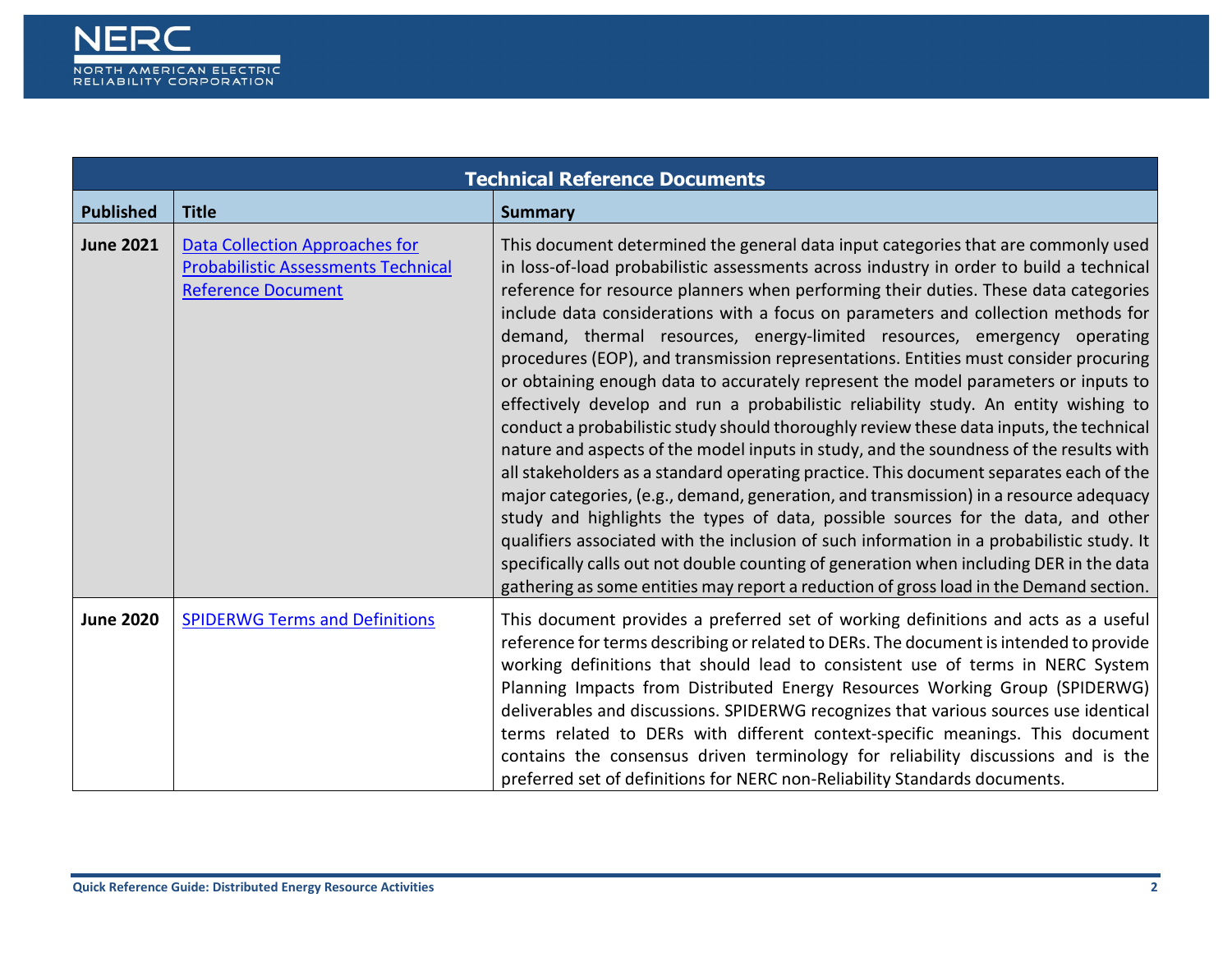

| <b>March</b> | <b>Brief on DER impact to NERC Functional</b> | The Distributed Energy Resources Task Force (DERTF) of the Essential Reliability        |
|--------------|-----------------------------------------------|-----------------------------------------------------------------------------------------|
|              |                                               |                                                                                         |
| 2018         | <b>Model</b>                                  | Services Working Group (ERSWG) previously produced a report, Distributed Energy         |
|              |                                               | Resources: Connection Modeling and Reliability Considerations, in December 2016.        |
|              |                                               | The report emphasized the need to understand the data that should be collected and      |
|              |                                               | shared at the interface of the distribution and transmission systems to ensure reliable |
|              |                                               | operation of the grid. Since issuing that report, the task force continued to evaluate  |
|              |                                               | the entities and roles that are involved and the information that may need to be        |
|              |                                               | collected and shared. This document presents the results of this evaluation and makes   |
|              |                                               | recommendations for ongoing activities.                                                 |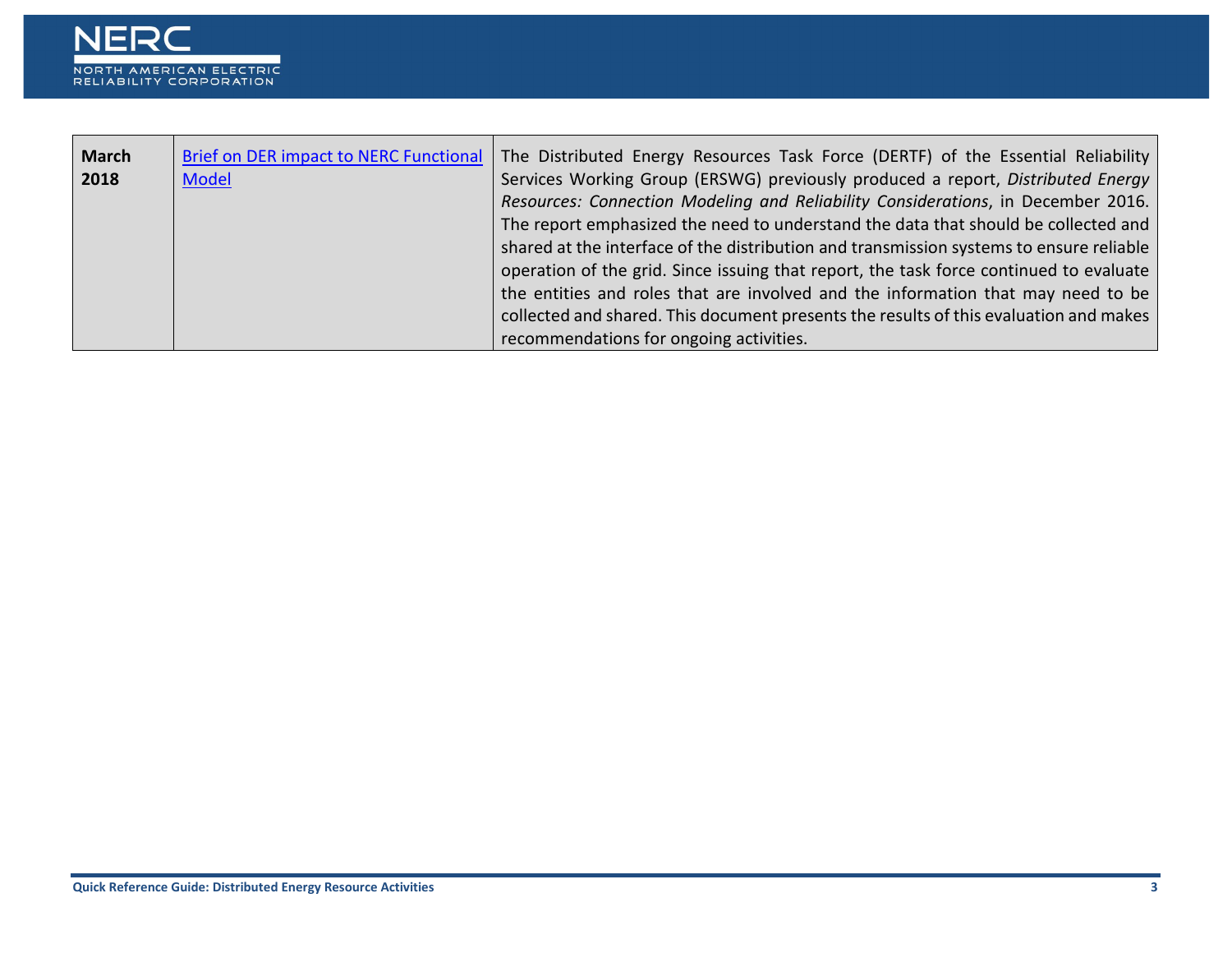<span id="page-3-0"></span>

|                         | <b>White Papers and Reports</b>                                                                           |                                                                                                                                                                                                                                                                                                                                                                                                                                                                                                                                                                                                                                                                                                                                                                     |  |
|-------------------------|-----------------------------------------------------------------------------------------------------------|---------------------------------------------------------------------------------------------------------------------------------------------------------------------------------------------------------------------------------------------------------------------------------------------------------------------------------------------------------------------------------------------------------------------------------------------------------------------------------------------------------------------------------------------------------------------------------------------------------------------------------------------------------------------------------------------------------------------------------------------------------------------|--|
| <b>Published</b>        | <b>Title</b>                                                                                              | <b>Summary</b>                                                                                                                                                                                                                                                                                                                                                                                                                                                                                                                                                                                                                                                                                                                                                      |  |
| <b>December</b><br>2021 | <b>Survey of DER Modeling Practices</b>                                                                   | The NERC SPIDERWG performed an informal survey of its membership regarding DER<br>modeling practices. SPIDERWG consists of a wide range of industry experts and a cross-<br>section of industry representation, and 45 entities participated in the survey. The<br>survey was primarily geared towards understanding DER modeling practices of<br>Transmission Planners (TPs) and Planning Coordinators (PCs), which are well-<br>represented on SPIDERWG. Results from the survey were analyzed to identify any<br>major trends in DER modeling practices, to characterize the level of detail that TPs and<br>PCs are using for DER modeling, and to identify any potential gaps in these practices<br>that should lead future efforts for SPIDERWG and industry. |  |
| October<br>2020         | <b>SPIDERWG Assessment of DER impacts</b><br>on TPL-001                                                   | Many areas of the North American BPS are experiencing a transition towards<br>increasing penetrations of DERs. NERC Reliability Standard TPL-001-41 was developed<br>under a paradigm of predominantly BPS-connected generation, when penetrations of<br>DERs were anticipated to be significantly lower than current and future projections,<br>and without much impact on the BPS. Considering the current DER trend, the NERC<br>SPIDERWG undertook the task of evaluating the sufficiency and clarity of the TPL-001<br>standard for considering DER as part of annual Planning Assessment. This white paper<br>discusses the impacts of DER on the standard requirements in three distinct ways:                                                               |  |
|                         |                                                                                                           | 1. Is the requirement relevant for consideration of DER?                                                                                                                                                                                                                                                                                                                                                                                                                                                                                                                                                                                                                                                                                                            |  |
|                         |                                                                                                           | 2. Does the existing requirement language preclude consideration of DER in any way?                                                                                                                                                                                                                                                                                                                                                                                                                                                                                                                                                                                                                                                                                 |  |
|                         |                                                                                                           | 3. Is the requirement language clear regarding consideration of DER?                                                                                                                                                                                                                                                                                                                                                                                                                                                                                                                                                                                                                                                                                                |  |
| February<br>2017        | <b>Distributed Energy Resource</b><br><b>Connection Modeling and reliability</b><br><b>Considerations</b> | The North American electric power system is transforming to a resource mix that relies<br>less on coal and nuclear while integrating more natural gas, wind, solar, distributed<br>generation, and demand response resources. The NERC ERSWG is studying this<br>transformation in the broader context of monitoring grid reliability and resiliency. This                                                                                                                                                                                                                                                                                                                                                                                                          |  |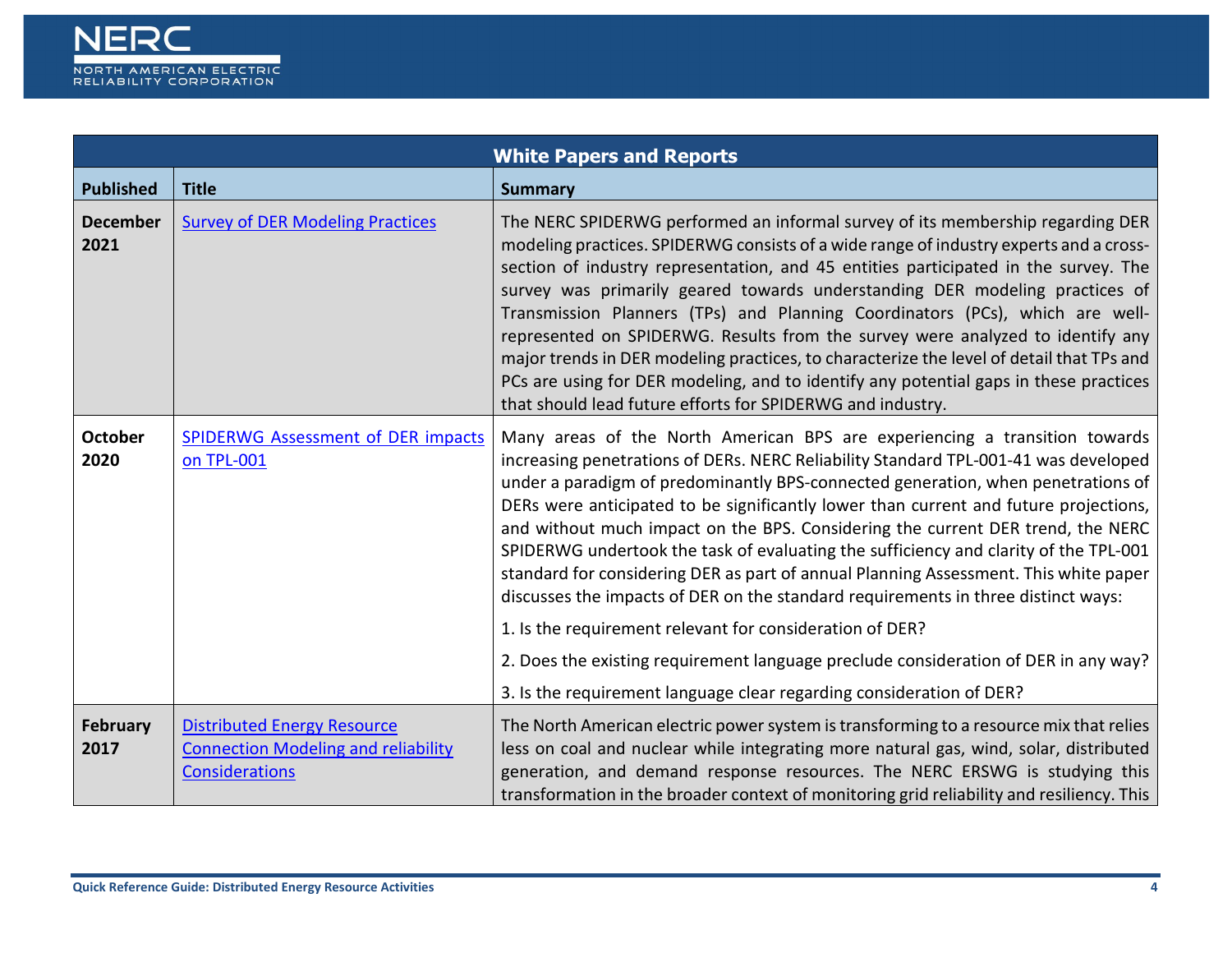

|  | report discusses the potential reliability risks and mitigation approaches for increased |
|--|------------------------------------------------------------------------------------------|
|  | levels of DER on the BPS.                                                                |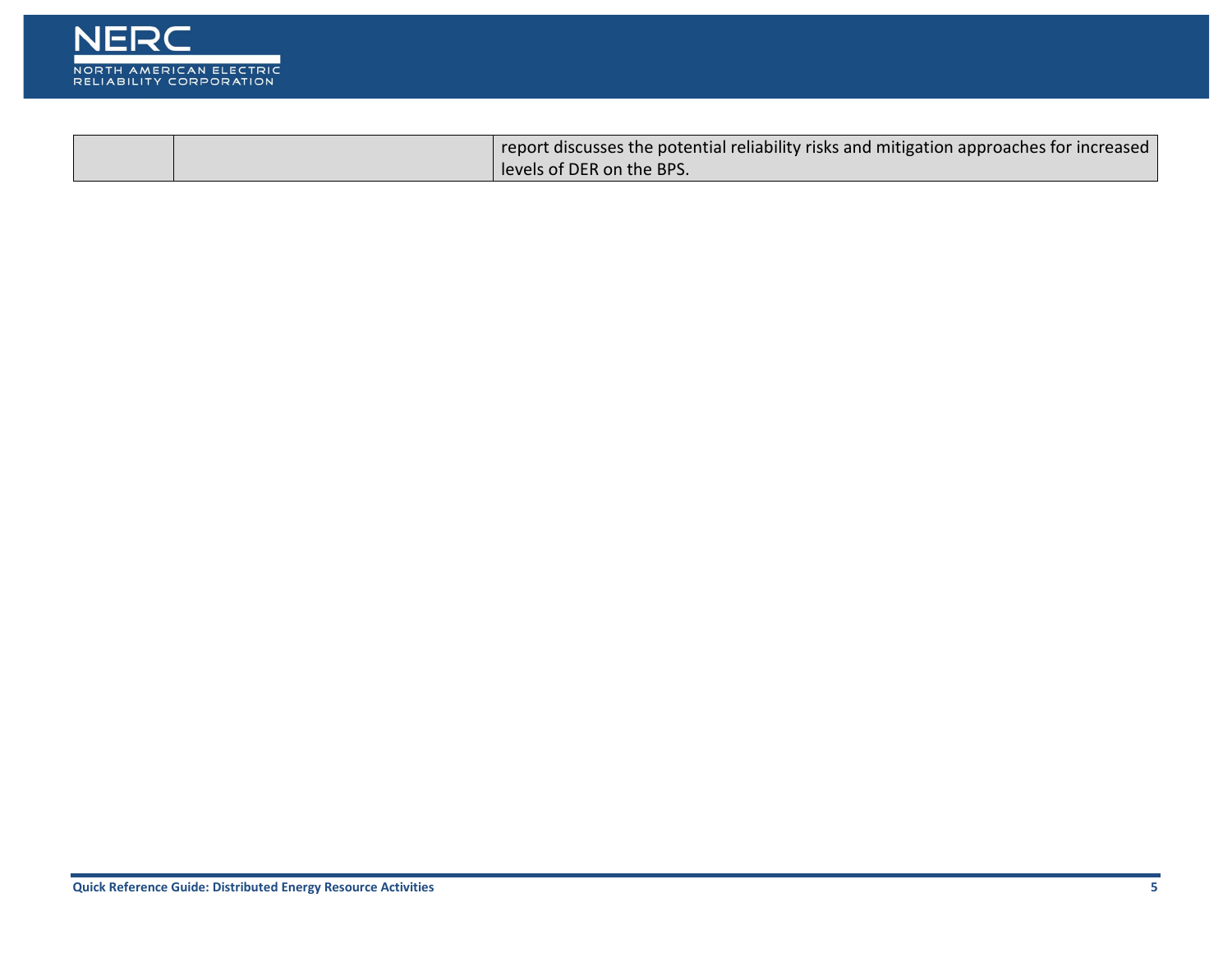

<span id="page-5-0"></span>

| <b>Reliability Guidelines</b> |                                                                                                                  |                                                                                                                                                                                                                                                                                                                                                                                                                                                                                                                                                                                                                                                                                                                                                                                                                                                        |  |
|-------------------------------|------------------------------------------------------------------------------------------------------------------|--------------------------------------------------------------------------------------------------------------------------------------------------------------------------------------------------------------------------------------------------------------------------------------------------------------------------------------------------------------------------------------------------------------------------------------------------------------------------------------------------------------------------------------------------------------------------------------------------------------------------------------------------------------------------------------------------------------------------------------------------------------------------------------------------------------------------------------------------------|--|
| <b>Published</b>              | <b>Title</b>                                                                                                     | <b>Summary</b>                                                                                                                                                                                                                                                                                                                                                                                                                                                                                                                                                                                                                                                                                                                                                                                                                                         |  |
| <b>December</b><br>2021       | Recommended Approaches for UFLS Program<br>Design with Increasing Penetrations of DERs                           | One of SPIDERWG's key activities is to "provide guidance on impacts that<br>higher penetration of DER may have on system restoration, undervoltage<br>load shedding, underfrequency load shedding (UFLS), and potential solutions<br>or recommended practices to overcome any identified issues." This<br>document finds that UFLS program design can be impacted by DER in the<br>studies conducted by the PC as well as the arming of UFLS relays in the<br>implementation of the program. While the arming of UFLS feeders plays an<br>important role in the implementation of the program, the major decision<br>points on quantity of load armed for UFLS, intentional time delays, and study<br>case setup demonstrate the need for best practices in the study process in<br>order to mitigate any potential risk DER may have on UFLS schemes. |  |
| <b>March</b><br>2021          | Model Verification of Aggregate DER Models<br>used in Planning Studies                                           | This guideline provides TPs and PCs with tools and techniques that can be<br>adapted for their specific systems to verify that the created aggregate DER<br>models are a suitable representation of these resources in planning<br>assessments.                                                                                                                                                                                                                                                                                                                                                                                                                                                                                                                                                                                                        |  |
| September<br>2020             | Collection<br>for<br><b>Modeling</b><br><b>DER</b><br><b>Data</b><br>-in<br><b>Transmission Planning Studies</b> | The goal of this reliability guideline is to provide clear recommendations and<br>guidance for establishing effective modeling data requirements on collecting<br>aggregate DER data for the purposes of performing reliability studies.                                                                                                                                                                                                                                                                                                                                                                                                                                                                                                                                                                                                               |  |
| <b>March</b><br>2020          | BPS Reliability Perspectives on the Adoption of<br>IEEE 1547-2018                                                | IEEE Standard 1547-2018 Standard for Interconnection and Interoperability<br>of Distributed Energy Resources with Associated Electric Power Systems<br>Interfaces (IEEE 1547-2018) was published in April 2018 and significantly<br>enhanced the performance and functional capability of DERs connecting<br>specifically to primary and secondary distribution systems. This reliability<br>guideline discusses the adoption of IEEE 1547-2018 and considerations that<br>should be made during its adoption that reflect BPS reliability perspectives.                                                                                                                                                                                                                                                                                               |  |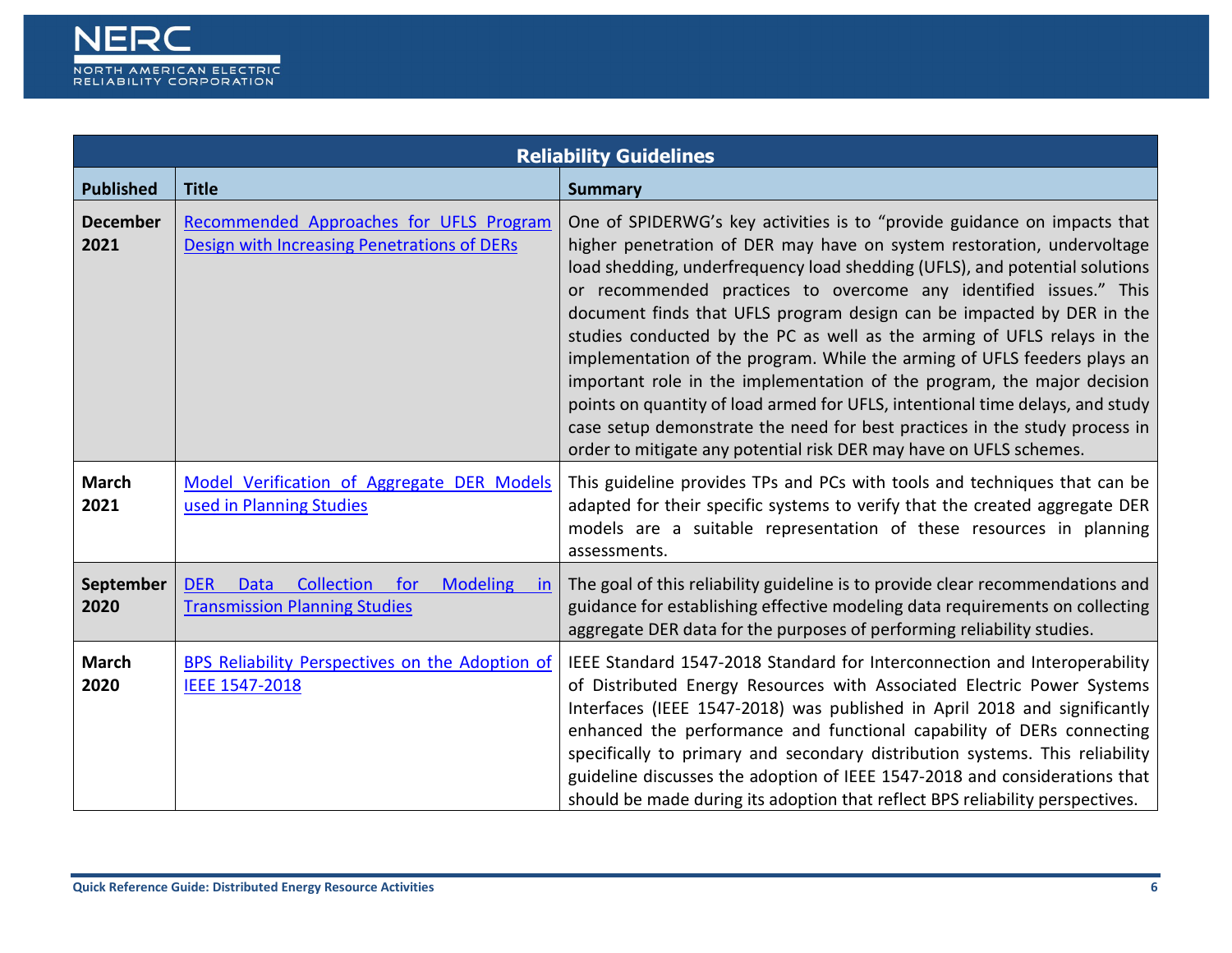

| September<br>2019       | Parameterization of the DER A Model         | This guideline provides background material on the recommended DER<br>modeling framework, including the concepts of retail-scale DERs (R-DERs) and<br>utility-scale DERs (U-DERs), information on relevant interconnection<br>standards (IEEE Std. 1547-2003, IEEE Std. 1547a-2014, IEEE Std. 1547-2018,<br>and CA Rule 21), and how the DER_A model parameters can be modified to<br>account for a mixture of vintages of inverter-interfaced DER.                                                                                                                                                                                                                                                                                                                                                                                       |
|-------------------------|---------------------------------------------|-------------------------------------------------------------------------------------------------------------------------------------------------------------------------------------------------------------------------------------------------------------------------------------------------------------------------------------------------------------------------------------------------------------------------------------------------------------------------------------------------------------------------------------------------------------------------------------------------------------------------------------------------------------------------------------------------------------------------------------------------------------------------------------------------------------------------------------------|
| September<br>2017       | <b>Distributed Energy Resource Modeling</b> | With a framework established for modeling DER, the purpose of this guideline<br>is to provide information relevant for collecting the data needed by TPs and<br>PCs to sufficiently represent and model different types of U-DER and R-DER<br>in stability analyses of the BPS. As a growing component of the overall load<br>characteristic, it is important the TPs and PCs are able to assess how DER<br>performance impacts the BPS. This guideline brings together many different<br>reference materials into a consolidated guidance document for industry's use<br>when modeling DER for interconnection-wide powerflow cases and dynamic<br>simulations.                                                                                                                                                                          |
| <b>December</b><br>2016 | <b>Modeling DER in Dynamic Load Models</b>  | The purpose of this guideline document is to provide a common framework<br>for entities to consider for modeling DER in transient stability and powerflow<br>simulations. The framework recommended in this guideline is expected to be<br>particularly useful for interconnection-wide studies where a reasonable<br>approximation of the load and resources across a large footprint will behave.<br>More detailed, localized studies may require additional or more advanced<br>modeling, as deemed necessary or appropriate. The modeling practices<br>described here may also be modified to meet the needs of particular systems<br>or utilities, and are intended as a reference point for interconnection-wide<br>modeling practices. The recommendations in this guideline do not create any<br>requirements or new obligations. |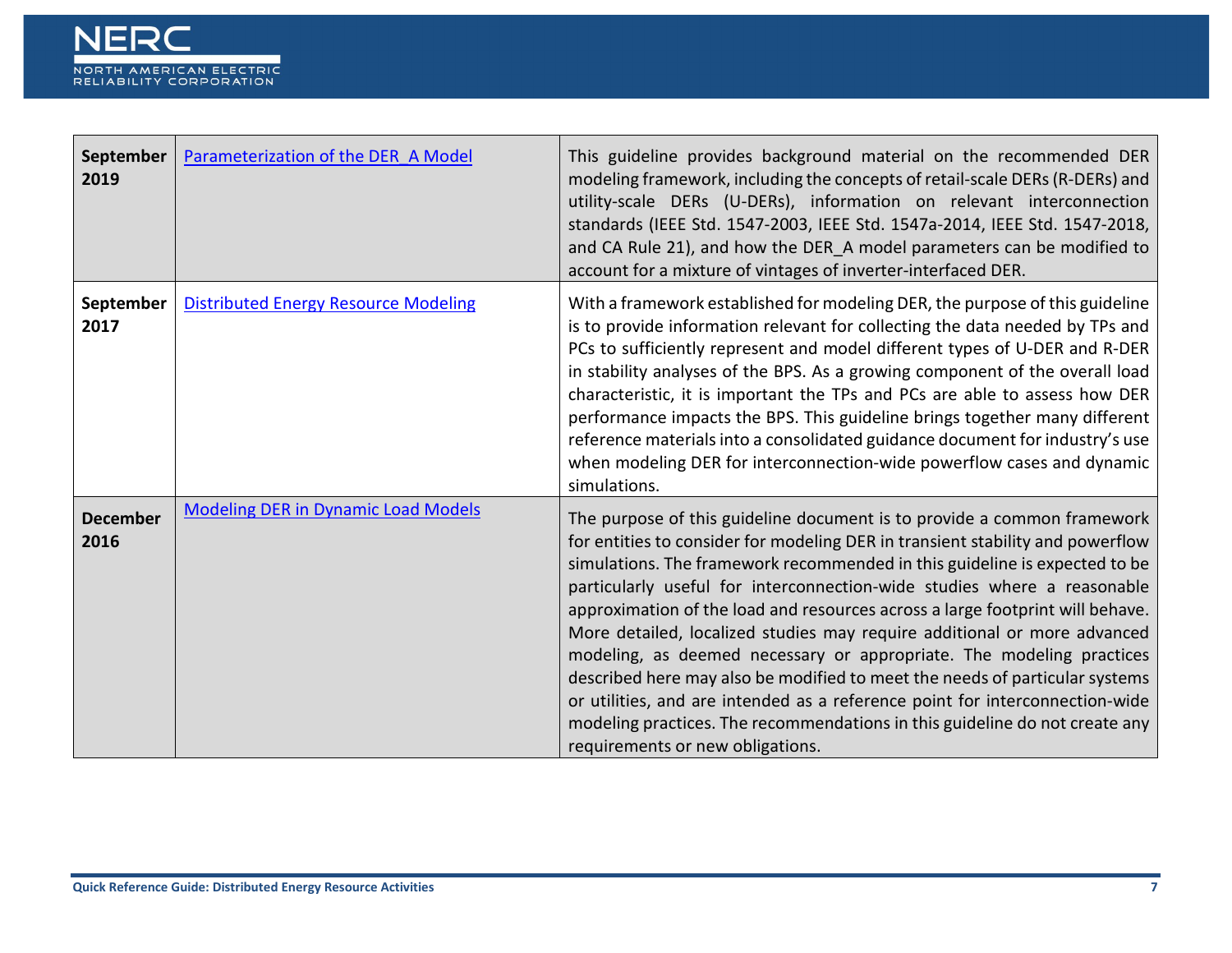

<span id="page-7-0"></span>

| <b>Webinars and Workshops</b> |                                                                                                                    |  |
|-------------------------------|--------------------------------------------------------------------------------------------------------------------|--|
| <b>Date</b>                   | <b>Title</b>                                                                                                       |  |
| October 2021                  | DER Modeling Capabilities Improvements to Simulation Tools Informational Webinar: Presentation   Webinar Recording |  |
| January 2021                  | <b>FERC Order 2222 Informational Webinar: Presentation</b>                                                         |  |
| <b>July 2020</b>              | DER Integration – Emerging System Security Challenges in South Australia: Presentation   Webinar Recording         |  |
| <b>November</b><br>2019       | Parameterization of the DER A model webinar: Presentation   Webinar Recording                                      |  |
| August 2016                   | <b>DER Task Force Workshop: Presentations</b>                                                                      |  |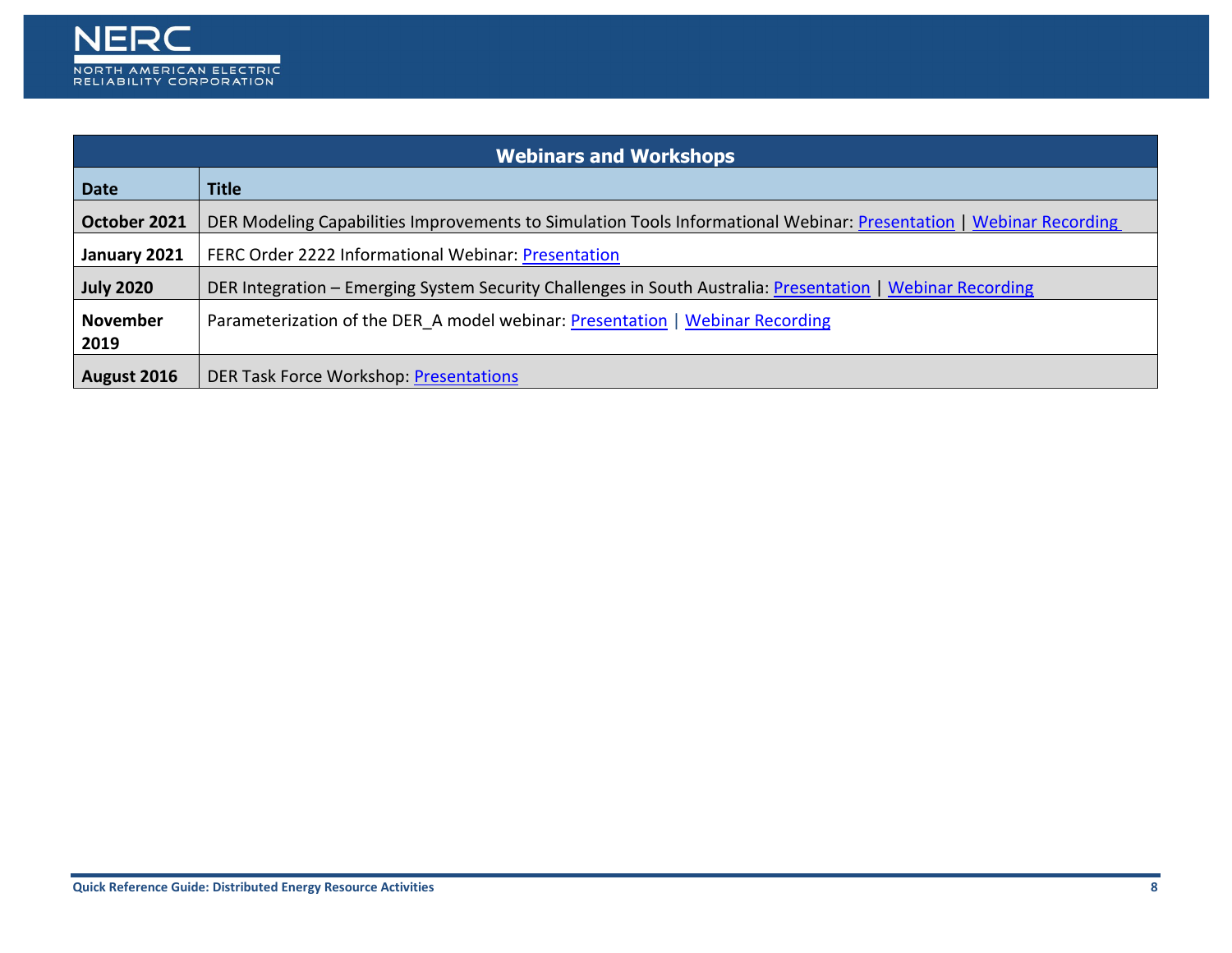

<span id="page-8-0"></span>

| <b>Key Presentations to NERC SPIDERWG</b> |                                                                                                                                                      |  |
|-------------------------------------------|------------------------------------------------------------------------------------------------------------------------------------------------------|--|
| <b>Date</b>                               | <b>Title</b>                                                                                                                                         |  |
| <b>May 2020</b>                           | BPS Impacts from Behind the Meter DER: IEEE 1547-2018 Category II and III                                                                            |  |
| <b>May 2020</b>                           | Kaua`i's Experience with DERs on an Islanded System                                                                                                  |  |
| January 2020                              | Impact Analysis of High PV Penetration on Protection of Distribution Systems Using Real-Time Simulation and Testing – A<br><b>Utility Case Study</b> |  |
| January 2020                              | Hawai'i Island Planning and Operations Measures to Improve Reliability with High DER                                                                 |  |
| October 2019                              | DER Trip Impact Study: Methods, Results, and Conclusions                                                                                             |  |
| January 2019                              | Hawai'i DER Experience Updates from Hawaii on DER Integration Issues                                                                                 |  |
| January 2019                              | Planning the Integration of DER in the Colombian Power Grid                                                                                          |  |
| January 2018                              | Distributed Energy Resources Video Explainer                                                                                                         |  |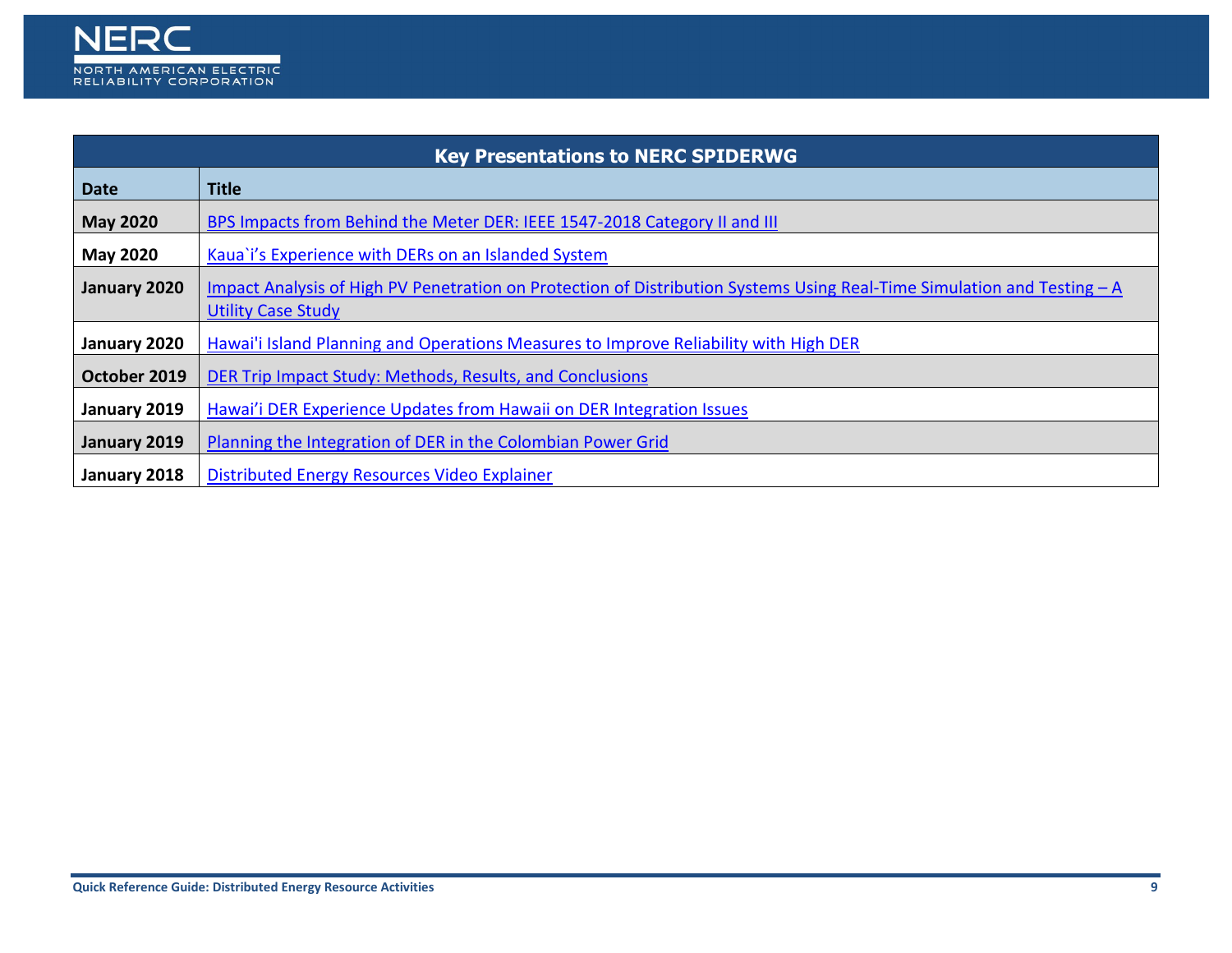## <span id="page-9-0"></span>**Standards-Related Activities**

Standards are one piece of the complex, dynamic endeavor of providing a comprehensive approach to reliability. NERC has various other tools to fulfill this mission, including guidelines, training, assessments, and alerts. This multi-pronged approach has resulted in a secure and reliable BPS for North America. New Reliability Standards begin with a Standards Authorization Request (SAR), which may be submitted by anyone but must have technical justification. SARs occasionally arise from other projects like informal development projects, periodic reviews, other standard projects, or if a reliability threat that may be mitigated by a standard arises.

| <b>Standards-Related Activities</b>                                                                                            |                     |
|--------------------------------------------------------------------------------------------------------------------------------|---------------------|
| <b>Project and Purpose</b>                                                                                                     | <b>Status</b>       |
| Project 2022-02 - Modifications to TPL-001-5.1 and MOD-032-1: This SAR revises requirements within the TPL-001-5               | Ongoing             |
| standard to provide clarity and consistency for how BPS-connected inverter-based resources are considered, modeled, and        |                     |
| studied in planning assessments. The proposed revisions to TPL-001-5 will ensure industry is effectively and efficiently       |                     |
| conducting planning assessments and that the requirements are equally suitable for inverter-based resources as they are for    |                     |
| synchronous generation. This SAR proposes to revise MOD-032-1 to address gaps in data collection for the purposes of           |                     |
| modeling aggregate levels of DERs in planning assessments. The goal is to provide clarity and consistency for data collection  |                     |
| across PCs and TPs when coordinating with the DP to gather aggregate load and aggregate DER data.                              |                     |
| White Paper: NERC Reliability Standards Review: The increasing penetration of DERs is already having an impact on BPS          | Ongoing             |
| planning, operations, and design, and it is paramount that NERC Reliability Standards remain effective and efficient in        |                     |
| ensuring an adequate level of reliability for the BPS. As a result, the SPIDERWG has evaluated the current body of NERC        |                     |
| Reliability Standards and the requirements within those standards for their applicability and effectiveness to remain relevant |                     |
| with increasing levels of DERs. This white paper details the findings of the SPIDERWG review and makes recommendations         |                     |
| for actions that should be taken to address identified issues. The SPIDERWG is seeking RSTC members to review and provide      |                     |
| comment on the white paper.                                                                                                    |                     |
| Project 2020-01 – Modifications to MOD-032-1: With the penetration of DERs continually increasing across the continent, it     | <b>Discontinued</b> |
| is imperative that the risk DER pose to the reliability of the BPS be minimized by improving the modeling of aggregate DER in  |                     |
| planning studies. The SPIDERWG reviewed MOD-032-1 Data for Power System Modeling and Analysis and developed a SAR              |                     |
| requesting modifications be made to the standard to address the collecting and reporting of aggregate data for DER. The        |                     |
| Standards Committee rejected the SAR during its December 9, 2020 meeting.                                                      |                     |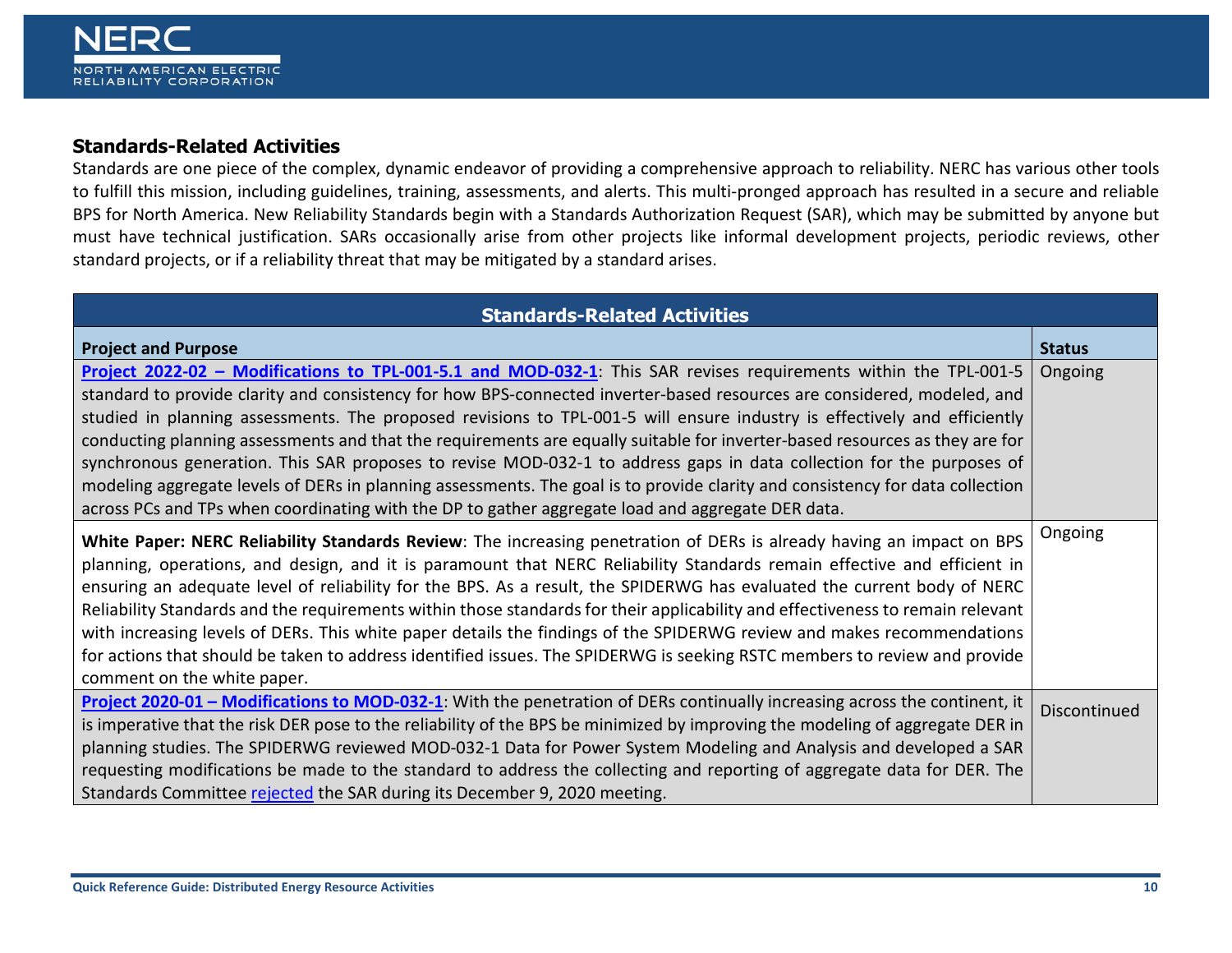

<span id="page-10-0"></span>

| <b>Other DER Activities</b> |                        |                                                                                                                                                                                                                                                                                                                                                                                                                                                                                                                                                                                                                                                                                                                                                                                                                                                                                                                                                                                                                                                                                                                                                                                                                                                                                                                                                                       |
|-----------------------------|------------------------|-----------------------------------------------------------------------------------------------------------------------------------------------------------------------------------------------------------------------------------------------------------------------------------------------------------------------------------------------------------------------------------------------------------------------------------------------------------------------------------------------------------------------------------------------------------------------------------------------------------------------------------------------------------------------------------------------------------------------------------------------------------------------------------------------------------------------------------------------------------------------------------------------------------------------------------------------------------------------------------------------------------------------------------------------------------------------------------------------------------------------------------------------------------------------------------------------------------------------------------------------------------------------------------------------------------------------------------------------------------------------|
| <b>Published</b>            | <b>Category</b>        | <b>Title and Purpose</b>                                                                                                                                                                                                                                                                                                                                                                                                                                                                                                                                                                                                                                                                                                                                                                                                                                                                                                                                                                                                                                                                                                                                                                                                                                                                                                                                              |
| <b>June 2021</b>            | <b>Active Standard</b> | IEEE 2030 - IEEE Guide for Distributed Energy Resources Management Systems (DERMS) Functional<br>Specification: The technical specifications for, and testing of, the interconnection and interoperability<br>between utility electric power systems (EPSs) and DERs are the focus of this standard. It provides<br>requirements relevant to the performance, operation, testing, safety considerations, and maintenance of<br>the interconnection. It also includes general requirements, response to abnormal conditions, power<br>quality, islanding, and test specifications and requirements for design, production, installation evaluation,<br>commissioning, and periodic tests. The stated requirements are universally needed for interconnection of<br>DER, including synchronous machines, induction machines, or power inverters/converters and will be<br>sufficient for most installations. The criteria and requirements are applicable to all DER technologies<br>interconnected to EPSs at typical primary and/or secondary distribution voltages. Installation of DER on<br>radial primary and secondary distribution systems is the main emphasis of this document, although<br>installation of DERs on primary and secondary network distribution systems is considered. This standard is<br>written considering that the DER is a 60 Hz source. |
| September<br>2020           | <b>Final Rule</b>      | FERC Order 2222: FERC is amending its regulations to remove barriers to the participation of distributed<br>energy resource aggregations in the capacity, energy, and ancillary service markets operated by Regional<br>Transmission Organizations and Independent System Operators (RTO/ISO). See Key Presentations to NERC<br>SPIDERWG section for a presentation made to SPIDERWG on this topic.                                                                                                                                                                                                                                                                                                                                                                                                                                                                                                                                                                                                                                                                                                                                                                                                                                                                                                                                                                   |
| <b>April 2018</b>           | <b>Active Standard</b> | IEEE 1547 - IEEE Standard for Interconnection and Interoperability of Distributed Energy Resources with<br>Associated Electric Power Systems Interfaces: A key concept and requirement for an operational and<br>effective deployment of a large number of DERs, which include sources of power and demand response,<br>to enable the provision of flexibility and grid services, is the aggregation of DER. This aggregation function,<br>as well as the functions required to enable grid services, are provided by DER management systems<br>(DERMS). A functional specification for a DERMS and a description of the grid services that aggregated DER<br>can provide the distribution and transmission systems is provided by this guide. Implementation issues and<br>the interoperability requirements of a DERMS with its environment, including the transmission and<br>distribution systems, and the communication and information infrastructure of modern grids are<br>addressed by this guide.                                                                                                                                                                                                                                                                                                                                                           |